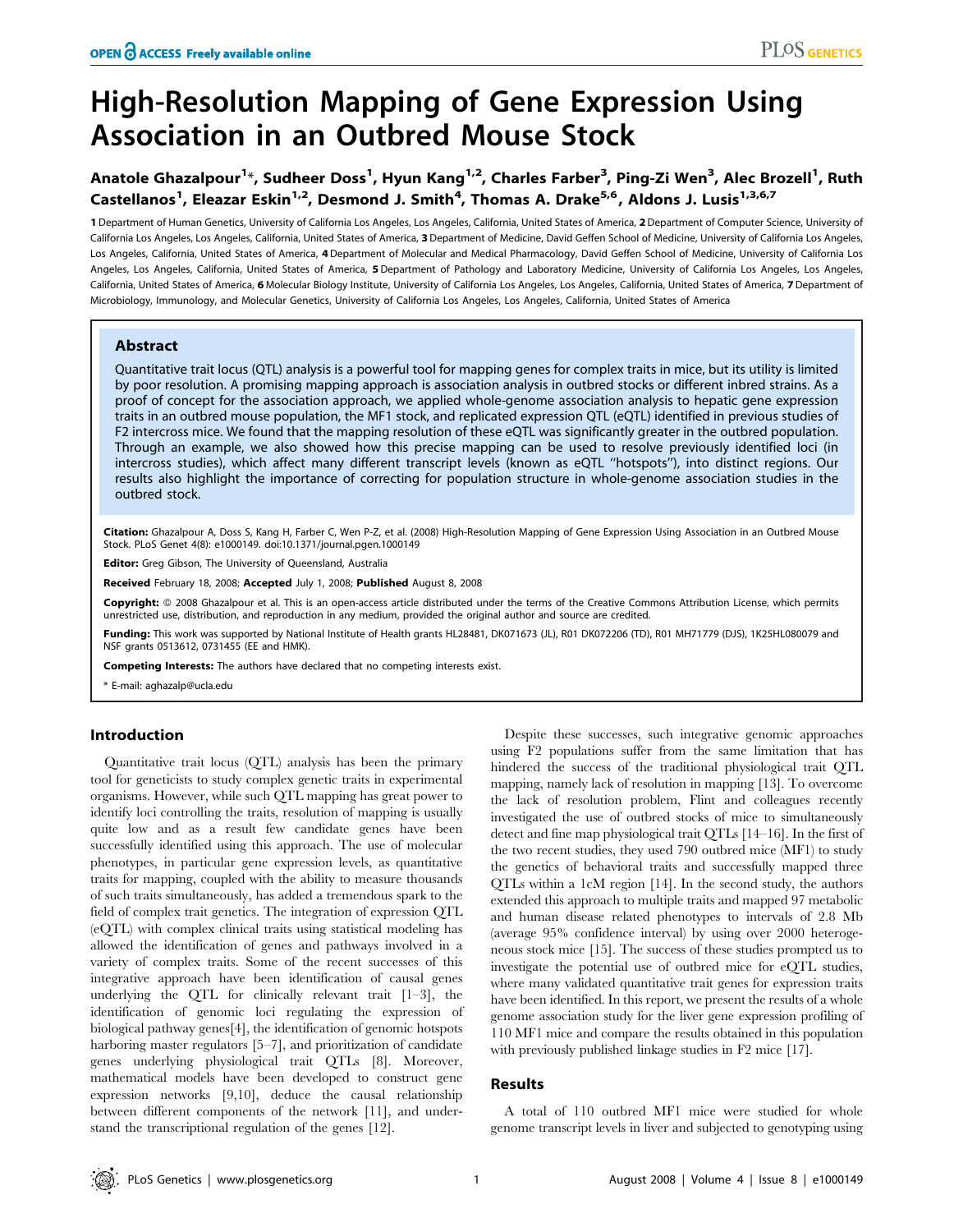#### Author Summary

In rodents, as in humans, traits such as obesity or diabetes are under the influence of many genes spread throughout the genome. Using linkage analysis, the locations of the major contributing genes can be mapped only to very large regions of chromosomes, usually encompassing hundreds of genes. This has made it difficult to identify the underlying genes and mutations. Another approach, analogous to genome-wide association in human populations, is to use association analyses among outbred stocks of mice. In this proof-of-principle article, we make use of common variations that locally perturb gene expression to demonstrate the greatly improved mapping resolution of association in mice. Our results indicate that association analyses in mice are a powerful approach to the dissection of complex traits and their underlying molecular networks.

the Affymetrix 5K Mouse Chip. From the 5024 SNPs on this array, 1813 SNPs (about one third of total SNPs) had a minor allele frequency of 5% or greater, and were used for the analyses described below. The average and median distance between neighboring SNPs for these 1813 markers were 1.38 Mb and 0.57 Mb respectively. To determine the percent coverage of the genome by these 1813 SNPs, we used the average distance of the adjacent markers which had an r squared value of 0.9 or higher. This analysis showed that on average adjacent markers will have such a high LD when within 1.03Mb. Based on this, approximately 3000 informative evenly spaced markers are needed to allow coverage of the entire genome. This calculation is based on the assumption that the haplotype blocks in this population are all about the same size. However, as we show below, this is not true for some regions of the genome, and thus the estimate is very approximate. Given the non-uniform distribution of the 1813 markers across the genome the genetic coverage for these set of markers is 72% of the genome. This means that in the whole genome association analysis described in this report we would expect to miss 28% of the signals.

Gene expression measurements were performed on RNA isolated from liver using Illumina's mouse whole genome expression BeadChip (MouseRef-8-v1 Expression BeadChip) (see Materials and Methods). We applied two filtering criteria to the 24048 probes on the microarray. The first filtering criteria was based on the detection p-value calculated for each probe (see Materials and Methods). This filtering step eliminated any probe with low signal which could be due to nonspecific hybridization. The second filtering criterion was based on the recent report by Walter et al [18] which they showed that for the Affymetrix platform the presence of SNP within the 25mer probe sequence may affect the hybridization of transcripts and lead to artifactual detection of local (cis) eQTL. To investigate if this applies to the 50mer probe sequences of the Illumina microarrays used in the current study, we examined the degree of enrichment of SNPs in probes with local eQTL vs probes with no local eQTL. We found that from the 10765 probes with reliable signal and unique genomic location 602 probes had a local eQTL and from these 105 contained at least one SNP (as determined from the Perlegen SNP database) within their probe sequences (17%). In contrast, from the 10163 probes with no evidence for local eQTL 647 (6%) contained one or more annotated SNPs. This means that the proportion of probes with SNPs in the sequence is significantly higher for probes determined to have local eQTL vs probes with no local eQTL (chi squared statistics p-value for such enrichment was  $\leq 10^{-16}$ ). These results suggest that, as with Affymetrix arrays

[18], the presence of SNP within the probe sequence on the Illumina microarray might result in artifactual local eQTL detection. Therefore, to overcome such a bias we excluded any probe with one or more SNPs in its sequence. The two filtering criteria combined yielded 10013 probes (from the original 24048) which we used as a starting set for the whole genome association analyses described below.

We first computed the degree of linkage disequilibrium in the population of 110 MF1 mice. Pair-wise  $r^2$  were calculated among all the SNPs, and the average  $r^2$  measures for different ranges were used to look at the LD structure in the population. Visual inspection of the LD between markers within the same chromosome revealed a complex LD structure in the population (Figure 1A and Figure S1). In particular, it was evident that the extent of LD varied in different regions of the genome. Moreover, although for most regions highest LD was between adjacent markers, in some cases non-adjacent markers showed a higher LD than adjacent ones. To quantify the extent of LD between the markers in this population, we created 100 kb bins of various distances between marker pairs and calculated the average  $r^2$  for each bin. As shown in Figure 1B, the average  $r^2$  dropped with increasing distance between markers. The average  $r^2$  for markers within 2 Mb of each other was 0.58, for markers between 2 to 5 Mb was 0.30, and for markers 5Mb or more apart was 0.04, suggesting that the extensive LD exists over several Mb. For markers located on different chromosomes, the LD was low (the mean  $r^2$  was 0.015 and the median was 0.008). Despite this low  $r^2$ , inspection of the distribution of the chi-squared statistics p-values for expected  $r^2$  in absence of LD indicated significant LD between certain pairs. These observations were consistent with our visual inspection of LD maps suggesting the existence of a complex relationship pattern among different loci, presumably due to population substructure within the MF1 stock.

To further investigate this we performed hierarchical clustering of mice based on the kinship matrix which we derived from the overall correlation of genotypes between pairs of mice. The results revealed clear evidence of familial clustering (Figure 1C) indicating differences in relatedness. In addition, several multi-leveled larger clusters were observed with weaker levels of similarity, suggesting a complex genetic relatedness between the samples. The potential confounding effect from population structure was further supported by the fact that a very large number of expression levels are significantly explained by genetic relatedness between individuals. Using variance component test and at the 5% FDR level, 30.2% (3027) of transcripts were significantly associated with genetic background while only 1.5% (151) are expected by chance at the same threshold. In addition, for 19.8% (1985) of transcripts, more than 50% of variance was explained solely by the genetic background effect. This indicated that correcting for population structure is essential to avoid larger numbers of false positives.

In order to correct for population structure we used Efficient Mixed Model Association (EMMA). The underlying statistical algorithm for performing such correction has recently been published [18] and is briefly explained in the Materials and Methods section. In summary, EMMA controls for population structure and familial relatedness by modeling the gene expression on two terms (plus the random error term): one is the SNP genotype and the other is a term which takes into account the population structure. This term, which is estimated based on the genetic similarity of mice in the population, essentially captures the variance attributable to population structure and provides a better estimate of SNP effect and its significance on gene expression. Without partitioning this term, the variance due to the genetic structure will be falsely attributed to the SNP and might result in a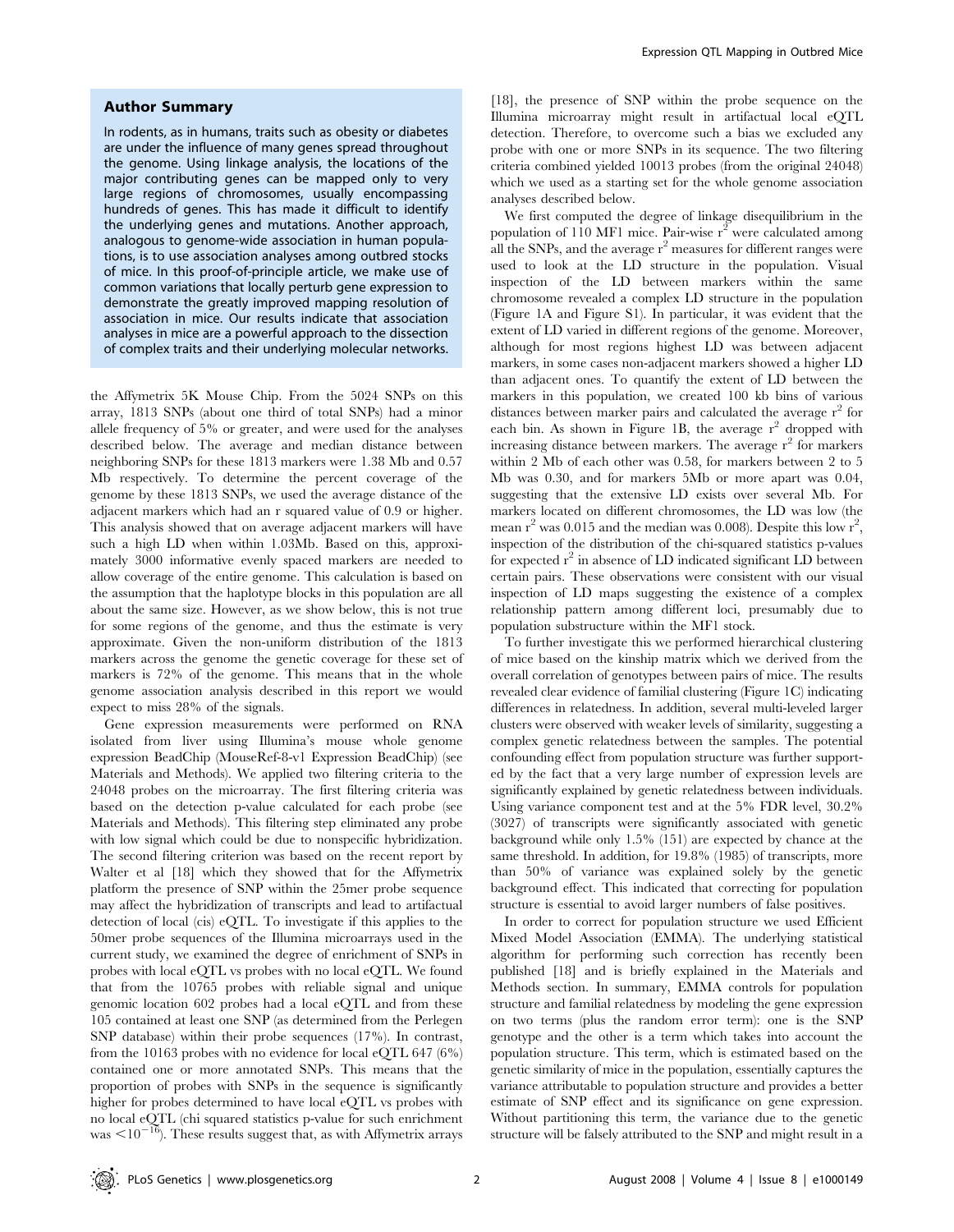







Figure 1. LD and population structure in the MF1 population. Panel (A) shows the LD structure on chromosome 1. The order of markers in the heat map follows the physical location of the marker along the chromosome with the most proximal starting at the bottom and on the right and the most distal marker on the top and on the left. The correspondence between color and  $r^2$  is shown in the insert. Panel (B) shows the distribution of  $r^2$  values between markers located at

various distance from each other. Each bar depicts a 100 kb bin for the distance between marker pairs. The average  $r^2$  for marker pairs within 2Mb of each other is 0.58, for markers between 2 to 5 Mb is 0.3, and for markers 5Mb or more away from each other is 0.05. Panel (C) shows the heatmap visualization of genetic similarity between individual mice. The dendograms on the top and on the side of the heat map are based on the hierarchical clustering of genome wide genotype similarity of the 110 MF1 mice.

doi:10.1371/journal.pgen.1000149.g001

false positive association signal. To examine the effects of correcting for familial structure on the genome wide association, we compared the results of the association before and after correcting for population structure using a linear additive model and a linear mixed model. Table 1 shows the results for various FDR thresholds and for both local (primarily *cis*) and distant (*trans*) eQTL. Before correction, regression analysis of gene expression on markers revealed a total of 812 significant associations (at FDR of 1%, corresponding to the p-val of 2.29e-06). From these, 444 (55%) were local and 368 (45%) were distant eQTL. After correcting for population structure, there were about two thirds as many significant associations as found originally (478 significant associations at the FDR of 1% corresponding to the p-value of 1.05e-06). This result suggested that about one third of the associations found in the absence of correction were false positives due to the relatedness of the mice. The reduction in significant associations among local and distant eQTL, however, was not the same. For local eQTL, there were 18% fewer associations after correction (366 vs 444), but for the distant eQTL there was a 70% reduction in the number of associations found (112 vs 368). We also examined the results at 5% and 10% FDR thresholds (Table 1) and as with the 1% FDR, we observed a similar pattern where the total number of associations was less after correction and distant eQTL were more affected by this correction than local eQTL. This inflation of p-values resulting from the population structure was also evident from the pattern and number of significant pvalues for each transcript (Figure S2).

One of the limitations of using outbred stock for mapping complex traits has been the statistical power issue and the need to include large number of mice in the study [13]. In addition, the presence of population structure between the animals can also have a negative impact on the statistical power. To assess the power of the current study, we performed power calculations under various genetic background (population structure) effects (Figure 2A and Figure S3). As shown in Figure 2A, for minor allele frequency of 0.3, the average minor allele frequency in our population, and the genetic background effect of 0.3 at the 10% FDR level (p-value  $=$  e-05), this study has over 60% power to detect QTL typical of what is expected from local eQTL (30% variance explained) as estimated from intercross data (unpublished data). For distant eQTL, however, where the effects are smaller (typically less than 10% of variance explained) at the same FDR level the use of 110 related mice will have relatively small power  $\approx$  20%). These results imply that for eQTL described below the local eQTL detected reflect the majority of true local eQTL present in the population and for distant eQTL there may be a significant number associated with type I and/or type II errors.

We next examined the eQTL structure in the MF1 mice. As shown in Table 1 (and Table S1), 1196 eQTL had significant association at the 10% FDR (p-value of 2.43e-05) after correcting for population structure, which greatly exceeded the 119 expected by chance. Among the 1196 eQTL, 24 were due to different probes of the same gene mapping to the same location. This reduced the number of unique eQTL for each gene to 1172. From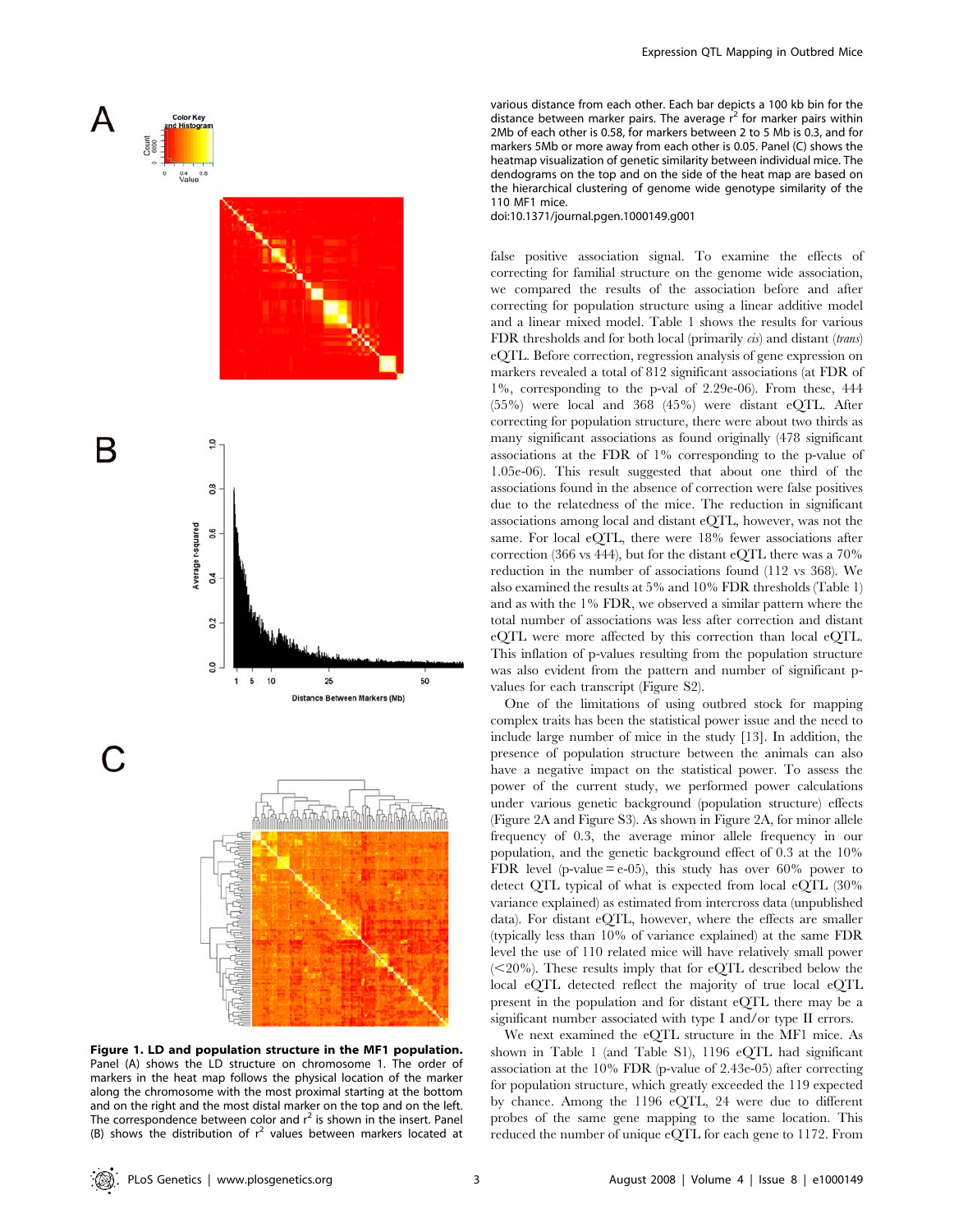Table 1. Comparison of local and distant eQTL before and after correction for population structure.

| l%FDR | Local eQTL         |           |          | <b>Distant eQTL</b> |           |          |
|-------|--------------------|-----------|----------|---------------------|-----------|----------|
|       | <b>Uncorrected</b> | Corrected | % change | <b>Uncorrected</b>  | Corrected | % change |
|       | 444                | 366       | 18       | 368                 | 112       | 70       |
| 5     | 569                | 446       | 22       | 1867                | 334       | 82       |
| 10    | 668                | 492       | 26       | 4616                | 704       | 85       |

doi:10.1371/journal.pgen.1000149.t001

these, 471 were classified as local or cis eQTL (defined as the association peak marker for transcript of a gene mapping to within 10Mb of the physical location of the gene itself) and 701 were classified as distant or trans eQTL (The significant results for the whole genome association analysis at various FDRs can be found in Table S1 and the top 10 most significant distant eQTL at 10% FDR are shown in Table 2). From the 1172 eQTL, which belonged to 1093 genes, there were a total of 1019 single gene associations, 69 genes had two associations, and 5 genes had more than two associations. From the 69 genes with two associations, 27 genes had one local and one distant eQTL and 42 genes had two distant eQTL. In general, the p-values for local eQTL (mean–log of p-value  $= 11.5$ ) were more significant than the p-values for distant eQTL (mean–log of p-value  $=$  5.4). Local eQTL are very likely to be due to a variation either within the gene or in the regulatory region in close proximity to the gene. To investigate the resolution achieved in the MF1 data we calculated the distance of the association peak marker to the physical location of the gene for each local eQTL. This analysis revealed that the median distance of the peak markers from the physical location of the gene was 0.67 Mb and for 25% of the genes the peak marker was located less than 300 Kb away from the gene itself (Figure 2B).

We also searched for the presence of co-localizing distant eQTL (eQTL ''hotspots''). To do this, the entire genome was divided into 2 Mb bins (1287 total bins) and the number of significant distant eQTL were counted in each bin. Plotting of the eQTL frequencies at various genomic regions indicated a non-random distribution of the mapping locations (Figure 2C). Several 'hotspots' were identified, with the most highly enriched loci on Chromosome 1 (17 eQTL), Chromosome 4 (55 eQTL), Chromosome 7 (25 eQTL), and Chromosome 16 (15 eQTL). To assess the validity of these hotspots, we randomly grouped mice into two subsets and reanalyzed each subset for the presence of co-localizing distant eQTL. We repeated this procedure four times to test for the preservation of these four highly enriched hotspots in each of the subsets (Figure S4). From these four hotspots, the Chromosome 4 hotspot was present in 7 of the 8 subsets created. Chromosomes 1 was replicated 4 times, Chromosomes 7 replicated three times, and Chromosome 16 replicated twice in the subsets analyzed. For Chromosomes 1, 7, and 16, the inconsistency in replication could either be due to an artifact of population structure not accounted for by our correction method [20] or to lack of power resulting from doing the analysis on half as many animals as in the original analysis. The presence of hotspots is consistent with the notion that the causal genetic variant is located within a master regulator of gene expression for group of genes. To identify candidate master regulator genes for each of these hotspots, we searched for local eQTL within each region. On Chromosome 1 we found no local eQTL; on Chromosome 16 we found one local eQTL homogentisate 1, 2-dioxygenase (Hgd); on Chromosome 7 we found 6 local eQTL including the enhancer binding protein CCAAT/enhancer binding protein alpha (Cebpa), lipolysis stimulated lipoprotein receptor (Lisch7), peptidase D (Pep4), coiled-coil domain containing 123 (Ccdc123 or 2610507L03Rik), androgen regulated gene RP2 (Nudt19 or D7Rp2e), a Rho GTPase binding protein rhophilin 2 (Rhpn2); and in the most enriched hotspot on Chromosome 4 we only found one local eQTL methylthioadenosine phosphorylase (*Mtap*).

Since MF1s offer a higher mapping resolution, this resource may be used to fine map eQTL previously identified in other crosses. The limitation is that not all the eQTL found previously will be present in the MF1 population. Here we sought to compare the mapping results in the MF1 population by empirically estimating the fraction of eQTL detected in this study compared to what was found in a previously published cross from our laboratory. For this comparison we used the previously reported eQTL study of the liver tissue for the F2 intercross population generated between C57BL/6J.Apo $E^{-/-}$  and C3H/HeJ.Apo $E^{-}$ parental strains (herein referred to as the BxH cross) [17]. In order to make a direct comparison we used the Entrez-Gene accession IDs to map the probes across the Illumina and the Agilent microarrays. From the 10013 probes used in the MF1 genome wide association analysis 8437 had unique Entrez-Gene IDs, 8036 of which were also represented by one or more probes on the Agilent microarrays used in the BxH cross. Using the genomewide suggestive LOD score of 3.5, a total of 8111 eOTL were present in the BxH study. From these, 1905 eQTL mapped to within 10Mb of the physical location of the gene and were classified as local eQTL and the remainder (6206) as distant. Intersection of the local eQTL for the common set of genes in the two studies (1905 eQTL in BxH vs 471 eQTL in the MF1) identified 163 genes. This amounts to  $\sim 35\%$  of the total local eQTL found in the MF1 study (163/471). Intersection of distant eQTL, however, gave a much smaller overlap. From the 760 distant eQTL in the MF1 there were only 9 present in the BxH data (7 expected by chance,  $P = 0.22$ ) which is about  $\sim 1\%$  of the distant eQTL found in the MF1 study (Table 3). As discussed previously, the MF1 data has a low statistical power to detect distant eQTL especially at higher p-value cutoffs such as the one we used to compare the two datasets ( $P = e^{-0.5}$ ). Therefore, the lack of overlap between the distant eQTL in the MF1 data and the BxH data can be attributed to both the lack of power associated with detecting distant eQTL in the MF1 study and the conservative p-value cutoff chosen to detect these eQTL. Lowering the cutoff value for significance to 1.14e-04 (25% FDR) identified 26 overlaps with the BxH data (24 expected by chance,  $P = 0.3$  and lowering this cutoff further to a nominal pvalue of 0.001 resulted in 163 distant eQTL overlap between the two studies (140 expected by chance,  $P = 0.008$ ).

Previous studies suggest that outbred stocks offer a high resolution mapping resource, but these studies did not have prior knowledge of the location of the causal variant for the trait [16]. The presence of common local eQTL, where one can assume, with high confidence, that the causal genetic variant lies within or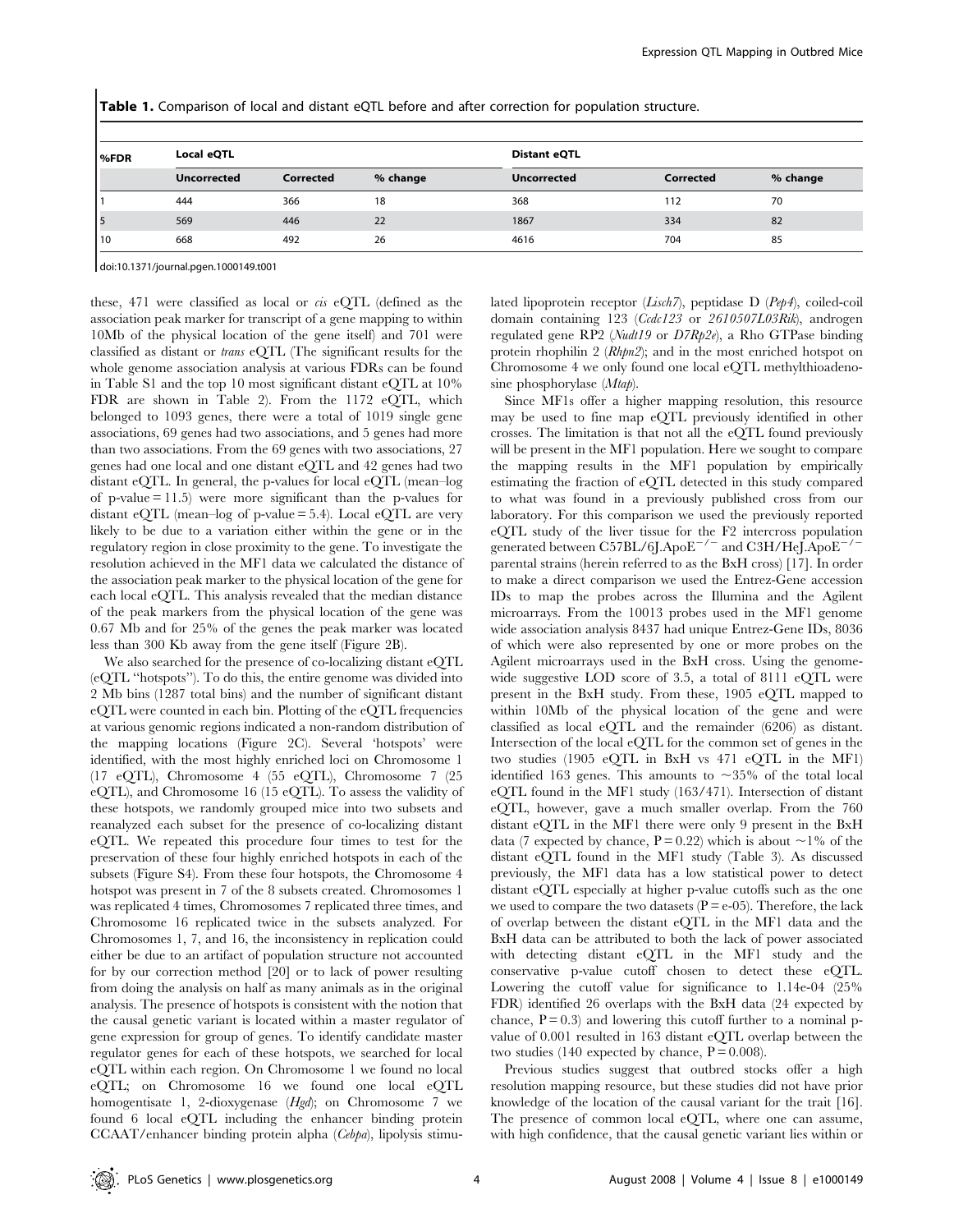





Figure 2. Power analysis and the genetic architecture of local and distant eQTL. Panel (A) shows the power calculation performed for genetic background effect of 0.3. Various curve colors represent the power associated with various p-value cutoffs. (grey = 0.05, green = 0.01, orange = 0.001, blue = 0.0001, red = 1e-05, purple = 1e-06, black = 2.76e-05 which is equivalent to the Bonferroni correction). For each calculation, the minor allele frequency is assumed 0.3. Panel (B) shows the distance of the association peak marker from the physical location of the gene for local eQTL identified in the MF1 population. Panel (C) shows the distant eQTL hotspots across the genome before (bottom) and after (top) population correction. The genome is represented as 1287 equally sized bins of 2 Mb. The gray line depicts the 0.05 genome wide significance for eQTL enrichment after Bonferroni correction (p-value of 3.9e-05). doi:10.1371/journal.pgen.1000149.g002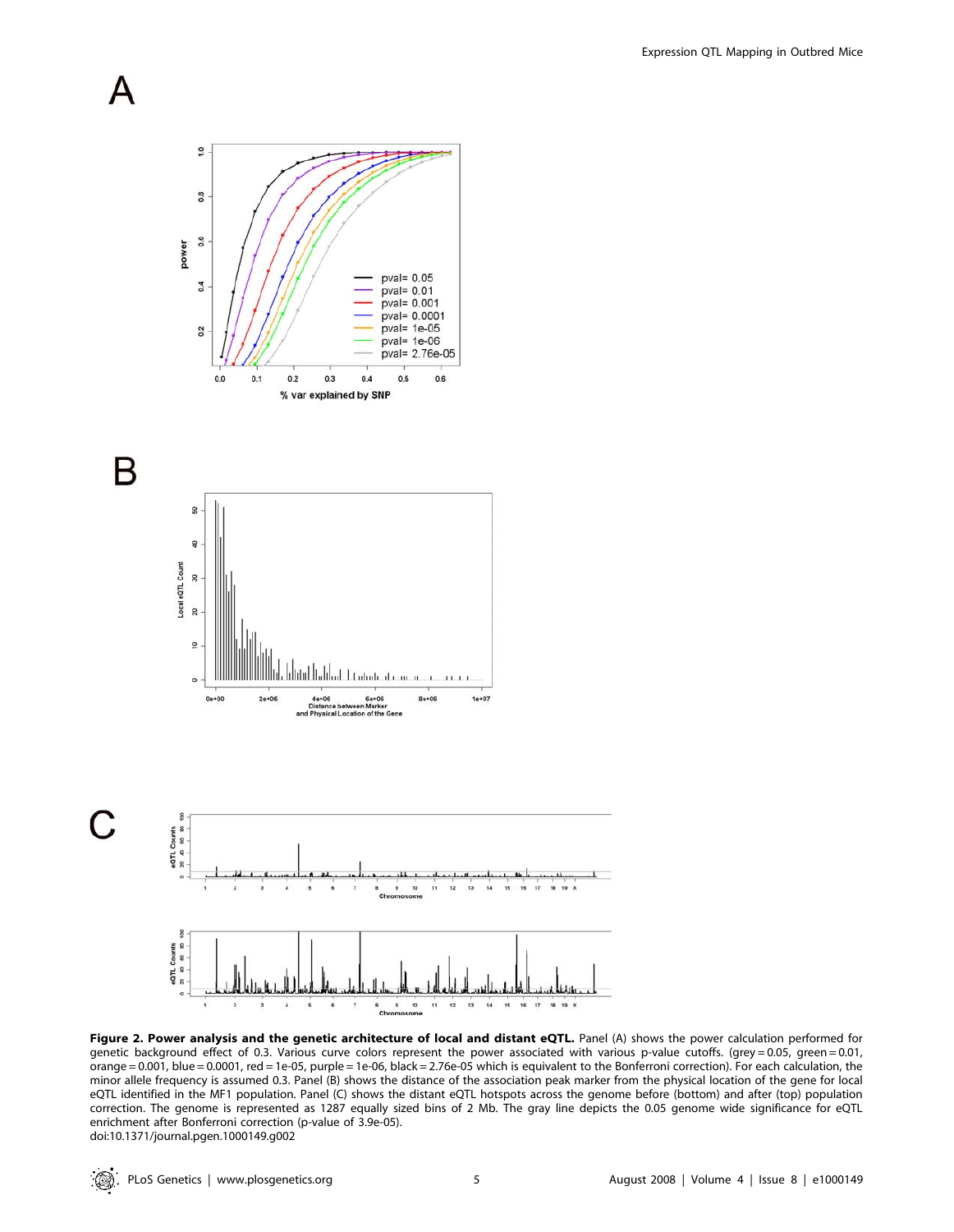Table 2. Top 10 most significant associations for distant eQTL.

| <b>Gene Symbol</b> | <b>Chromosomal Gene</b><br>Location | <b>Mapping SNP</b> | <b>SNP Chromosome</b> | <b>SNP Position</b><br>(Mb) | <b>Association p-value</b> |
|--------------------|-------------------------------------|--------------------|-----------------------|-----------------------------|----------------------------|
| Lrp11              | 10                                  | rs13478347         | 5                     | 80.5                        | 1.61E-29                   |
| Mat2b              | 11                                  | rs13477797         | 4                     | 78.6                        | 4.35E-10                   |
| Cyp2c54            | 19                                  | rs13479573         | 7                     | 127.1                       | 6.78E-10                   |
| 9330164H19Rik      | $\overline{7}$                      | rs6164040          | 4                     | 79.8                        | 4.04E-09                   |
| 2810027O19Rik      | $\overline{2}$                      | rs13475914         |                       | 71.5                        | 4.34E-09                   |
| Kif3a              | 11                                  | rs13479070         | 6                     | 137.9                       | 1.09E-08                   |
| Vps33b             | $\overline{7}$                      | rs6351643          | $\overline{2}$        | 18.7                        | 1.13E-08                   |
| Birc4              | 20                                  | rs3724460          | 2                     | 104                         | 1.48E-08                   |
| Pcolce2            | 9                                   | rs13478096         | 5                     | 4.99                        | 1.53E-08                   |
| Sgk                | 10                                  | rs13475914         |                       | 71.5                        | 1.64E-08                   |

doi:10.1371/journal.pgen.1000149.t002

near by the physical location of the gene, between the BxH and the MF1 data sets provides a unique setting to directly demonstrate the higher mapping resolution attainable in the association study using MF1 outbred stock compared to the linkage study in the F2 population. Figure 3 illustrates the results of such a comparison for 4 shared local eQTL (Ttf2, Insig2, Frzb, and Pparg) between BxH and MF1 populations. As shown, the MF1 data (grey curve) provided much narrower candidate region than the BxH data (black curve). As expected for any local eQTL, the candidate regions in both studies encompassed the genomic region for the gene itself and peaked directly over the physical location of the gene. However, the QTLs in the BxH cross encompassed a much broader region than the association results in MF1 data. These results indicate that the MF1 population yields a much better resolution for eQTL mapping than a traditional cross.

We next turned to the distant (trans-acting) eQTL. Several eQTL studies with intercross or RI strain mice have observed that many distant eQTL map to the same location on a chromosome, giving rise to what is known as distant eQTL hotspots. Here we illustrate how the MF1 whole genome association analysis can be used to resolve such co-localization of distant eQTL. We had previously detected a distant eQTL hotspot in the middle region of chromosome 6. A total of 96 unique genes (99 probes) had a

Table 3. Common distant eQTL identified in both the BxH F2 linkage cross and the MF1 association study.

| Gene<br>Symbol     | <b>BxH Mapping</b><br>Chromosome<br>(Location Mb) | <b>LOD Score</b> | <b>MF1 Mapping</b><br>Chromosome<br>(Location Mb) | p-value  |
|--------------------|---------------------------------------------------|------------------|---------------------------------------------------|----------|
| Alas2              | 4(62.5)                                           | 3.71             | 4(43.9)                                           | 4.62E-06 |
| Cyp1b1             | 18 (52.6)                                         | 3.67             | 18 (40.1)                                         | 1.20E-05 |
| Ptads              | 7(144.9)                                          | 3.85             | 7(132.7)                                          | 1.23E-05 |
| AI586015           | 15 (62.8)                                         | 3.75             | 15 (69.5)                                         | 9.12E-06 |
| $53 - 12$          | 6(115.9)                                          | 25.01            | 6(115.3)                                          | 9.55E-07 |
| Centd <sub>2</sub> | 7(64.4)                                           | 8.65             | 7(50.2)                                           | 1.12E-05 |
| Slc36a4            | 5(78.1)                                           | 5.38             | 5(59.5)                                           | 9.23E-06 |
| Foxred1            | 4 (86.9)                                          | 6.02             | 4 (79.8)                                          | 5.10E-06 |
| Lrp 11             | 5(84.1)                                           | 5.23             | 5(80.5)                                           | 8.13E-29 |

doi:10.1371/journal.pgen.1000149.t003

any of the 96 distant eQTL. We turned to the MF1 data and asked, first, if we could resolve the co-localization of the local eQTL on the chromosome 6 locus and, second, if we could resolve the co-localization of the distant eQTL in this region. From the 8 local eQTL in the BxH F2 cross, 3 of them (Bcl2l13, Pparg, and  $Cidec$ ) were also observed in the MF1 population. Figure 4 shows the mapping of these three local eQTL in the BxH and the MF1 populations. While the mapping results appeared indistinguishable in the BxH study (Figure 4A), association analysis in the MF1 successfully resolved these local eQTL and mapped them near the physical location of each gene (Figure 4B). Out of the three local eQTL, the local eQTL for Cidec mapped to two markers, rs13478971 and rs13478971, at 112.1 and 111.2 Mb, respectively, which are  $\sim$ 1 and  $\sim$ 2 Mb away from where the physical location of the Cidec gene (113.3 Mb). These were the closest markers to the physical location of Cidec. These results suggested the presence of either a distal regulatory element for this gene or the presence of a closely linked regulatory gene for Cidec on Chromosome 6. Genotyping with denser markers closer to Cidec location might correctly position the highest peak above the gene itself. Interestingly, the Bcl2l13 transcript levels, in addition to mapping to the nearest marker to the physical location of the gene at 121.6 Mb, also showed significant association with markers located at 114.2, 114.3, and 114.7 Mb, suggesting the possible presence of an additional distal regulatory locus near the local eQTL for this gene. After resolving the three local eQTL, we examined the distant eQTL which mapped to this locus in the BxH cross and asked which of these distant eQTL mapped to any of these three local eQTL on Chromosome 6. From the 96 distant eQTL colocalizing to the chromosome 6 locus in the BxH study, 14 were replicated in the MF1 population (using the nominal p-value cutoff of 0.01). Judging by the location of the association peak markers, despite the co-localization in the BxH, these 14 eQTL mapped to varying loci within the chromosome 6 region. In particular, 3 of these genes (S3-12, Calr3, Hmgcl) mapped over the Pparg locus, another 2 genes (Gpi1, Ctps) mapped over the Cidec locus, and 9 genes had the most significant associations with markers at other than the three local eQTL loci (Figure S4). For the 5 genes

distant eQTL at this locus. Based on the assumption that the variation in the expression of the causal gene underlying this hotspot mediates its effects, we identified 8 local eQTL (Bcl2l13, Ogg1, Cidec, Atp2b2, Pparg, Clstn3, LOC380687, C1r) as primary candidate genes for this hotspot. Thus, judging by the F2 data alone, any one of these 8 local eQTL could be regulating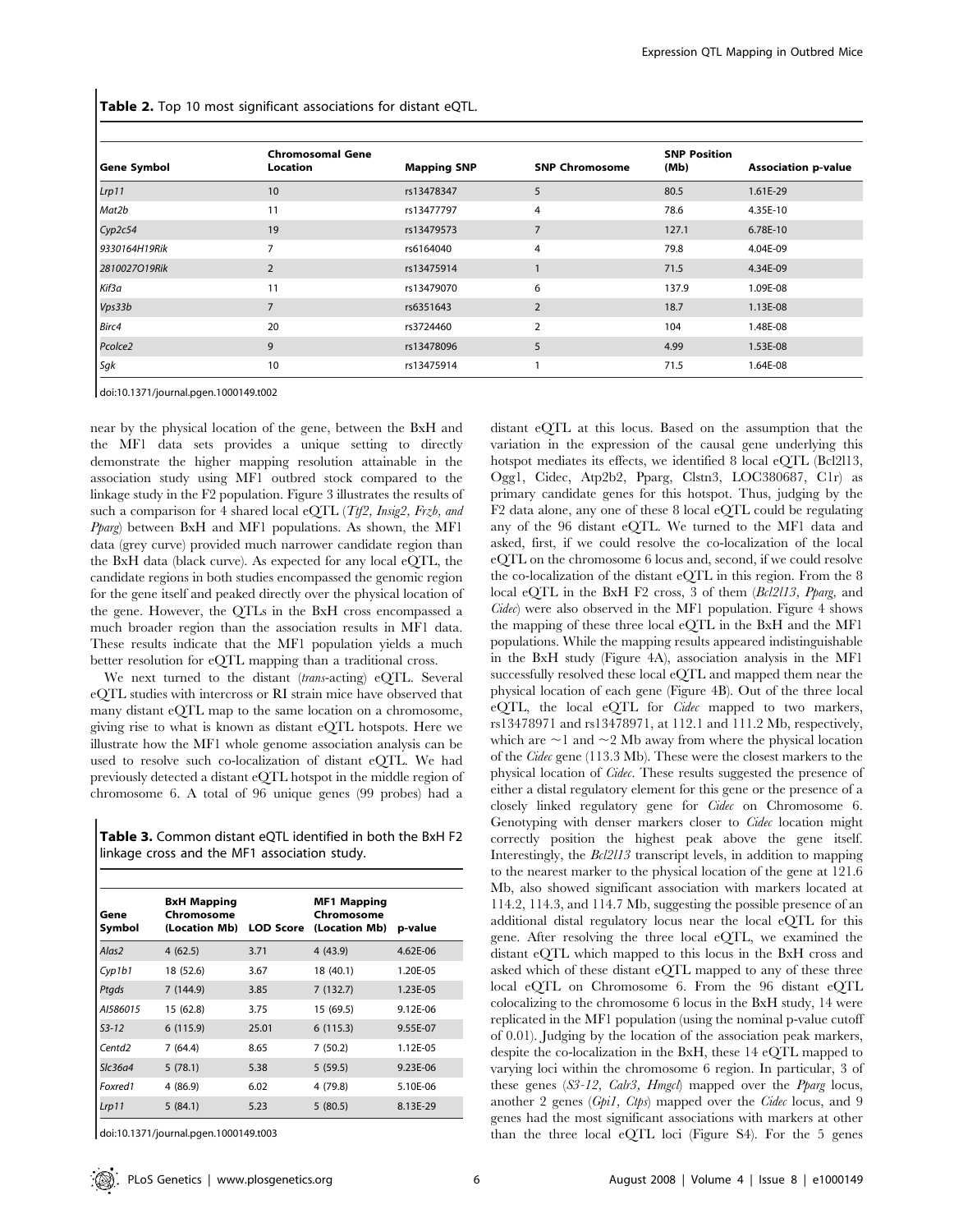

Figure 3. Comparison of four conserved local eQTL mapping results between the MF1 and BxH studies. In each plot, the black curve depicts the LOD curve in the BxH data, and the gray curve is the association result in the MF1 data. The physical location of the gene is shown by the black box. In each panel, the tick marks on x-axis depicts the physical location of the markers used in the BxH study. A) Ttf2, B) Frzb, C) Insig2, D) Pparg. doi:10.1371/journal.pgen.1000149.g003

mapping to either the Pparg or the Cidec loci we computed the 50 and 90 percent confidence (c.i.) intervals using bootstrapping (1000 sample sets). The S3-12 and Calr3 50% c.i. span a 1.3Mb region over the Pparg locus from 114.6Mb to 115.9Mb and the 50% c.i. for Hmgcl span a 1.9Mb region over the Pparg locus from 112.4Mb to 115.3Mb (the 90% c.i. for S3-12 was from 112.4Mb to 117Mb, for Calr3 was from 112.4Mb to 116.2Mb, and for Hmgcl was from 112.1Mb to 115.9Mb). For the two genes with the peak marker at the Cidec locus (Gpi1 and Ctps) the 50% c.i. were 3Mb (from 111.2Mb to 114.2Mb) and 1.2Mb (from 111.2Mb to 112.4Mb), respectively, overlapping with the Cidec locus. The 90% c.i. for these two genes were from 110Mb to 114.3Mb and from 111.2Mb to 114.6 Mb, respectively. It is noteworthy that S3- 12 is a known Pparg target gene [19]. These results show that the co-localization of eQTL in the BxH study can be successfully resolved with high resolution in the MF1 data.

The amount of resolution achieved in our mapping study was limited to the density of the markers used (average marker density 1.37 Mb). Next, we asked whether typing more SNPs in a region would enhance the mapping resolution. For this, we focused on the distal locus of chromosome 5 where the results of the whole genome association had identified 3 distant eQTL (Pbx2, 2610020N02Rik, and D4Ertd432e) at the genome wide significance level of 2.43e-05 p-value (10% FDR). The candidate region for this association spanned a 3.6 Mb region (from rs13478570 at 142.8 Mb to rs13478583 at 146.4 Mb) with the peak marker at 144 Mb (rs13478573). To fine map this region each of the 110 animals were genotyped for an additional 5 markers by the PCR-ARMS technique [20]. The primers were designed such that they would be less than 500 kb away from the peak marker or each other (Materials and Methods). The fine mapping results are shown in Figure 5. For D4Ertd432e (bottom panel) and 2610020N02Rik (top panel) the fine mapping effort reduced the candidate locus to 1.1 Mb (located between rs29635622 at 143.4 Mb and rs32348286 at 144.5 Mb) containing 22 candidate genes. For Pbx2, the candidate region was reduced to 0.7 Mb interval between rs33492148 (at 143.8 Mb) and rs32348286 (at 144.5 Mb) containing 14 candidate genes. The 90% c.i. for these three genes (as determined by 1000 bootstrapping data sets) spanned a 500 kb region in the interval between 143.81Mb and 144.52Mb. These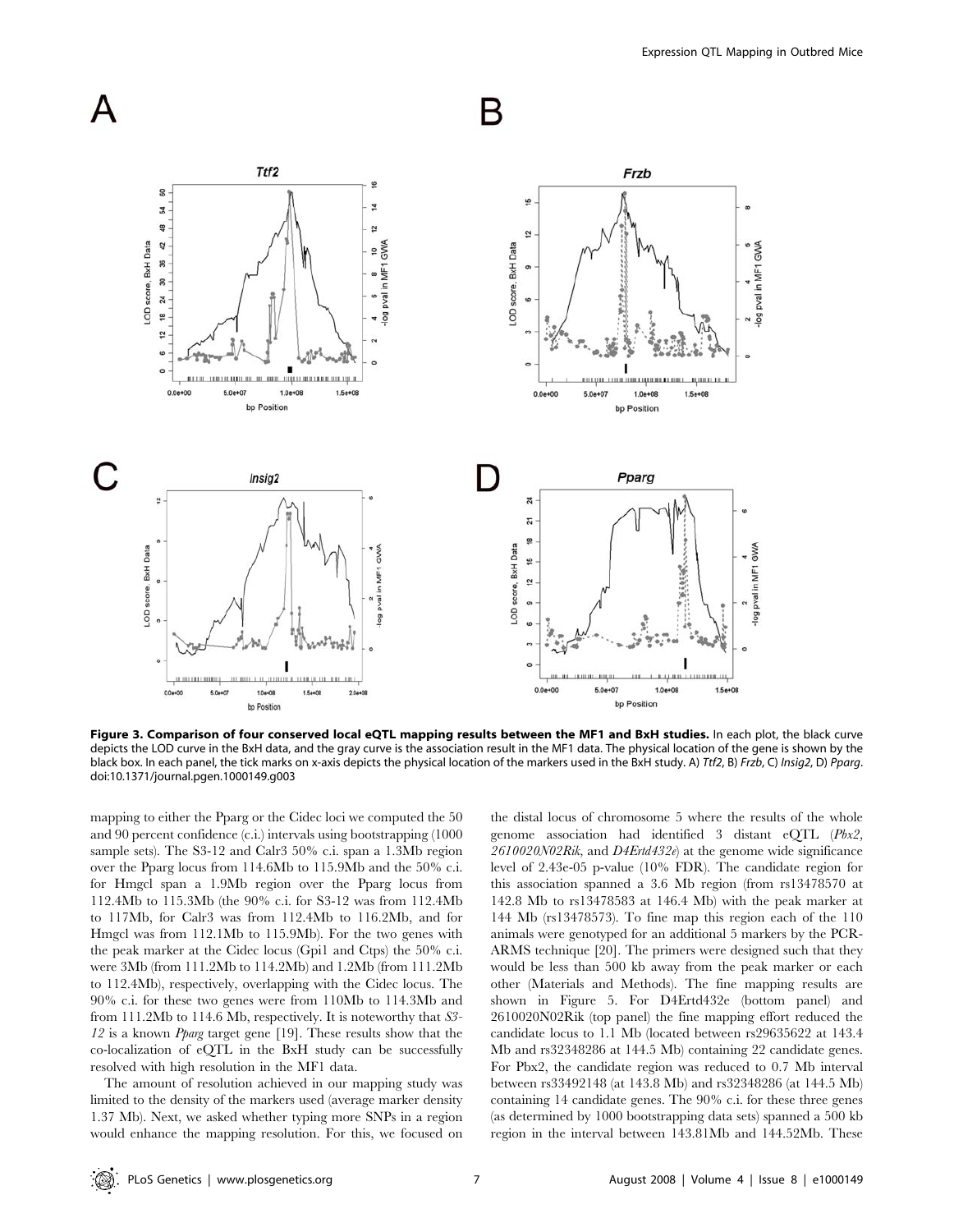

Figure 4. Comparison of the three conserved local eQTL on chromosome 6 between the BxH and MF1 studies. Panel (A) shows the BxH mapping results for Pparg (dashed curve), Cidec (solid curve), and Bcl2l13 (dotted curve). The physical location of Pparg (circle), Cidec (square), and Bcl2l13 (triangle) is shown at the bottom. Panel (B) shows the MF1 results for Pparg (solid triangles with dotted red curve), Cidec (open circles with gray dotted curve), and Bcl2l13 (solid circles with dotted black curve). The physical location of the genes are depicted at the bottom with gray box for Cidec, red box for Pparg, and black box for Bcl2l13. Tick marks on x-axis depict the physical location of the markers in the BxH dataset. doi:10.1371/journal.pgen.1000149.g004

results suggest that MF1 population, with a relatively small sample size of 110, gives a sub-megabase resolution for mapping eQTL.

#### **Discussion**

This report provides a ''proof of concept'' demonstration of the utility of genome wide association for the identification of genes contributing to complex traits in mice. A number of previous association studies with outbred stocks or different inbred strains have been reported, but these have in most cases not been validated since the underlying genes were not known [14,15,21– 23]. We have taken advantage of many local eQTL that have been identified in a recent linkage study in mice to validate the association approach. We also have provided an overall view of LD structure in the MF1 population and have shown the importance of correcting for population structure in association analyses.

In this study we used both the local eQTL and the distant eQTL to investigate the attainable high resolution mapping of expression traits in the MF1 population. We used the local eQTL as a proof of concept because with high confidence we can predict where the genetic variant is located (i,e. near or within the physical location of the gene) [24]. Therefore, this allowed us to study the level of resolution one can achieve in the MF1 population. The comparative analysis of the four common local eQTL between the BxH F2 and the MF1 mice suggested that one can achieve a mapping resolution below 1 Mb. This is also evident from the fact that in all the local eQTL identified in the MF1 data about half the peak markers for the association mapped within 600 kb from the physical location of the gene. The sub-megabase resolution achieved for the eQTL is also supported by the fine mapping results for the distant eQTL for the chromosome 5 locus as well. These results are also comparable to the previous mapping studies for the behavioral traits in MF1 mice where the reported confidence intervals for 3 closely linked QTLs were between 250 to 750 kb [14]. Clearly, with larger numbers of mice and denser genotyping, we expect the mapping resolution in this population to increase and the confidence intervals to decrease.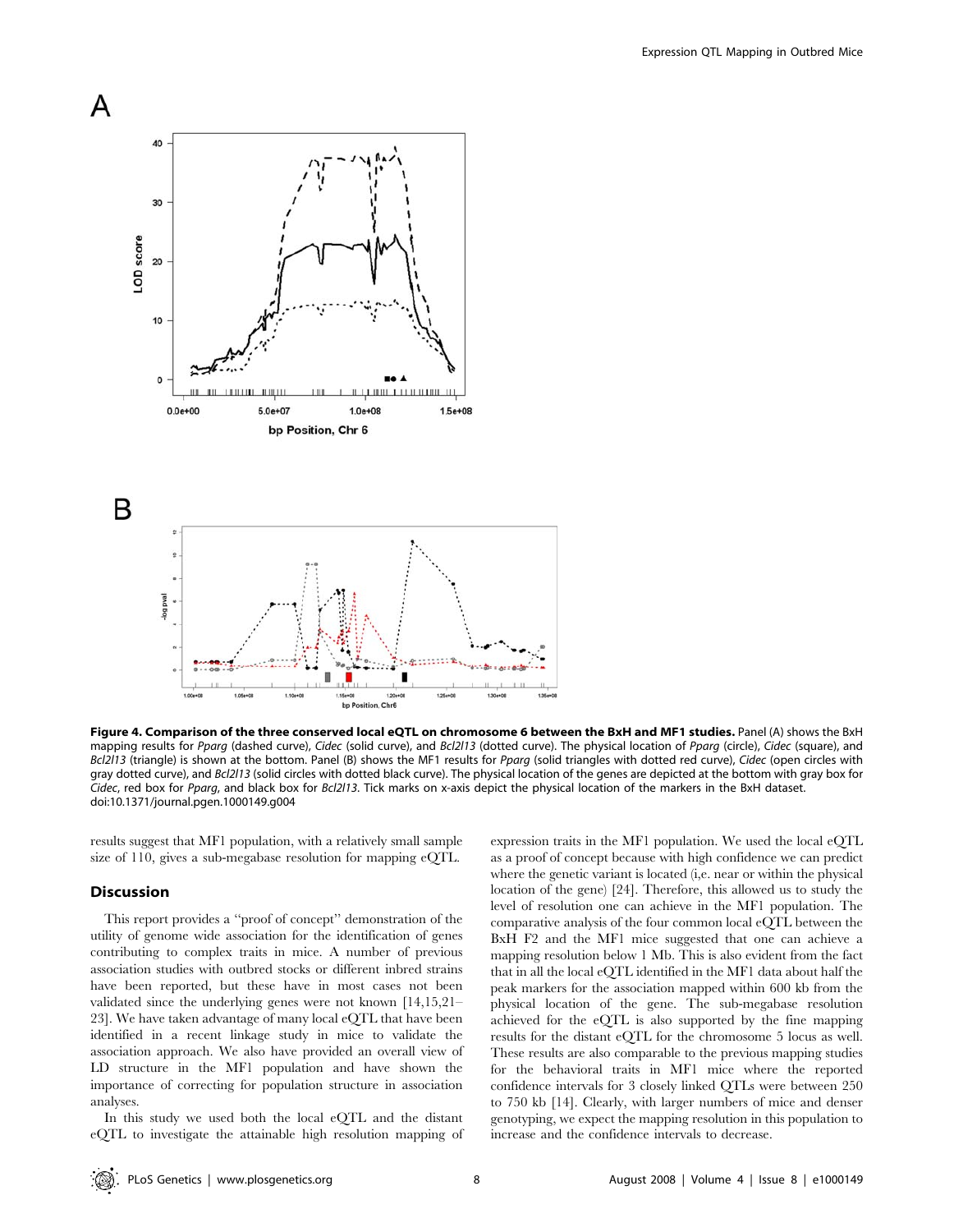

Figure 5. Fine mapping of the distal chromosome 5 locus. The three distant eQTL 2610020N02Rik (top), Pbx2 (middle), and D4Ertd432e (bottom) were fine mapped by typing additional markers in the region (open circles). Closed circles represent the original markers used in the whole genome association. The horizontal line corresponds to the nominal p-value of 0.05. doi:10.1371/journal.pgen.1000149.g005

The number of significant associations observed at various false discovery thresholds in this study (Table 1) were lower than the numbers reported in other genetical genomics studies [5,6,25,26]. This was especially true for distant eQTL which, for most part, have relatively small effects. One of the reasons for this shortcoming is the lack of power associated with the small number of animals used in this study (110 mice). The presence of population structure, in turn, also negatively impacts the effective size of the animals used in the study. In fact, one of the limitations of using outbred stock for mapping complex traits has been the statistical power issue and the need to include large number of mice in the study [13]. Another important point related to the statistical power issue is the very stringent genome wide significant cut off chosen in the whole genome association analysis due to the multiple testing issue. Without doubt, the use of genome wide cut off value is the appropriate measure for screening significant associations across all the markers and all the gene expression traits in the genome (over 22 million total tests performed). However, in settings where the replication of previously found QTL is under investigation, the hypothesis to be tested is reduced to one trait and several markers along the previously mapped region. Therefore, there should be no need for selecting such a high cutoff value for significance. This was evident in our data when we attempted to resolve the  $S3$ -12 and 13 other previously identified chromosome 6 locus distant eQTL. At the genome wide cutoff value, only 2 of these genes were significantly associated with markers on chromosome 6 locus, but with the nominal pvalue of 0.01, 12 additional genes also showed evidence of significant association to this locus. The use of less stringent criteria for local QTL studies has also been implemented in other reports and shown to correctly rediscover and validate previously identified QTLs [27,28].

Previous genetical genomics studies reported the presence of genomic hotspots where large groups of eQTL collectively map to single loci in the genome [4,5,29]. In the current study, we were also able to identify such hotspots in the MF1 population, but the number of co-localizing eQTL within each hotspot identified in our study is considerably less than what has been reported before in other crosses [5,29]. This is partly due to the lack of power to detect distant eQTL (as mentioned above) and partly due to the high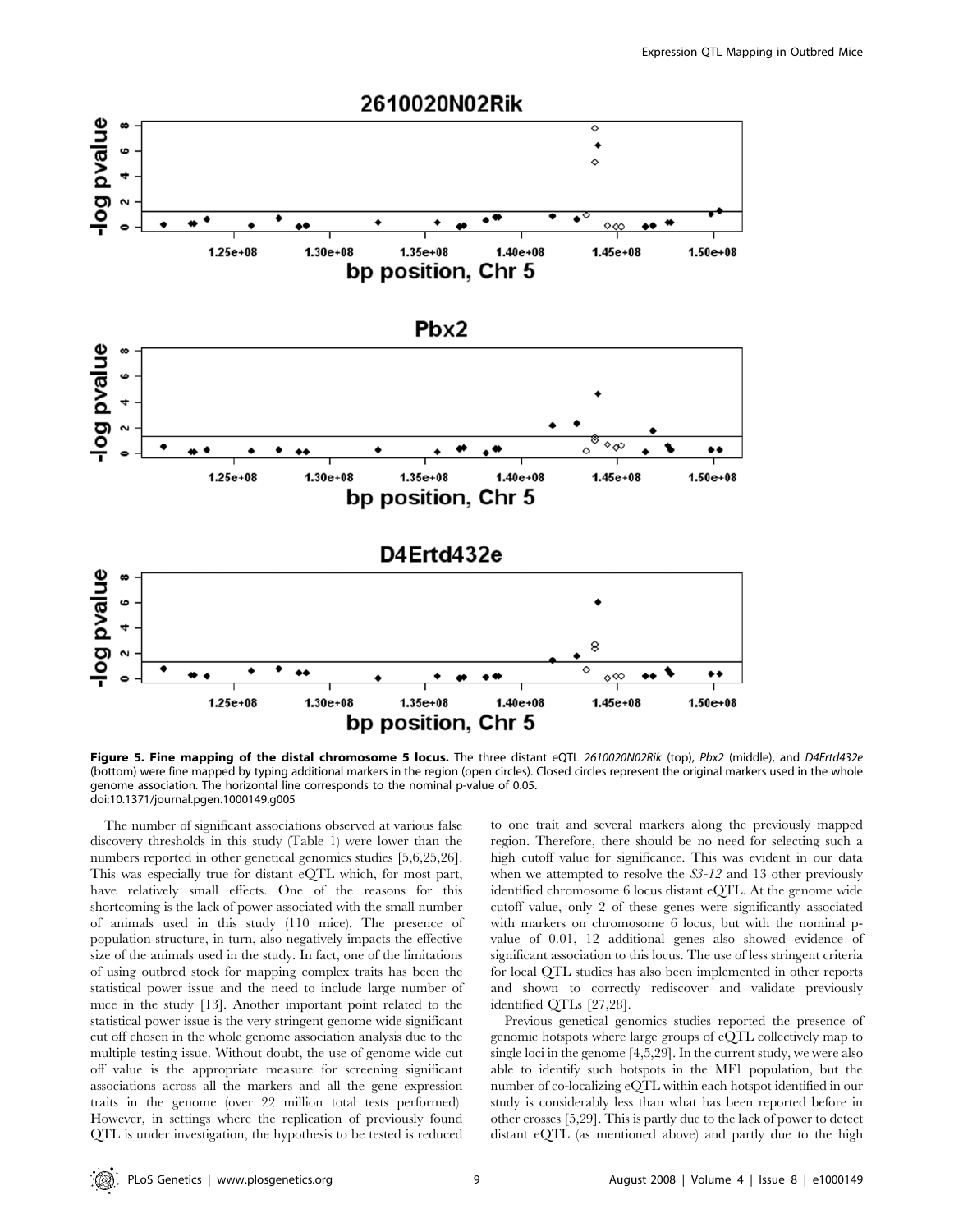resolution mapping achieved in the MF1 population. In general, the presence of eQTL hotspots indicates either the presence of a master regulator gene which regulates the expression of group of genes together or the presence of several tightly linked genes within the hotspot, each of which regulates the expression of subset of the genes which map to this locus [30]. In the case of an F2 population, since the mice carry relatively few recombinations, these two alternatives appear alike and indistinguishable from the mapping data. In the MF1 data, however, since the genome is finely grained, one can resolve a hotspot due to multiple linked genetic variants into its individual components. We used the chromosome 6 locus as an example and were able to resolve the 14 distant eQTL into several groups based on which marker they associated with most strongly. Among these, the group that showed significant association with the Pparg locus comprised three genes one of which (S3-12) has been associated with Pparg gene previously [19,31] and another gene (Hmgcl) has been shown to be coregulated with Pparg at the transcript level by thyroid hormone [31].

It has been widely acknowledged that standard statistical tests that do not account for population structure or familial relatedness are prone to identify spurious associations [32–34]. Different levels of molecular variance between different pairs of individuals are likely to induce different levels of polygenic background effects, invalidating the independence assumption of standard statistical tests such as t-test or ANOVA. Recent studies illustrate that the linear mixed model effectively captures confounding effects due to heterogeneous genetic relatedness [35,36] more effectively than previous approaches such as Structured Association [37], Principal Component Analysis [38] or Genomic Control [39]. In this report we provide additional evidence for how failure to correct for such population structure can result in many more false positive associations. We also show that distant eQTL are more prone to such artifactual associations due to their relatively small effect sizes and higher likelihood of being false positives.

Genetical genomics is becoming increasingly popular due to its promise to bridge the gap between the physiological traits and the genetic variations in the population. To fully take advantage of such an approach it is imperative to understand the nature of the association between the transcript level of the gene and the causal genetic variation. Molecular networks underlying the physiological traits cannot be properly constructed without the proper knowledge of the interaction among genes. We believe that the genetical genomics approach coupled with the high precision mapping offered by the MF1 outbred stock will significantly advance the potential for identifying regulatory genes for distant eQTL and provide the necessary components to build such biological networks.

#### Materials and Methods

#### Animals

Female MF1 mice, approximately 4–6 weeks of age, were purchased from Harlan (Indianapolis, Indiana, USA). These animals were fed Purina Chow (Ralston-Purina Co., St. Louise, MO) containing 4% fat until 19 weeks of age, and then fed a Western diet (Teklad 88137, Harlan Teklad, Madison WI) containing 42% fat and 0.15% cholesterol for  $\sim$  14 weeks until they were sacrificed at 33 weeks of age. All mice were maintained on a 12h light/dark cycle. Mice were fasted for 5 hours before being euthanized.

#### Genotyping

genotyping was isolated from the tail clips of each mouse using the Qiagen's DNeasy tissue kit (cat# 69506). Overall, a total of  $5024$ SNPs were genotyped. The genomic location of all the analyzed SNPs were based on the snpdb126 (http://www.ncbi.nlm.nih. gov/SNP/index.html).

Fine mapping on the distal region of Chromosome 5 was performed using the PCR-ARMS technique [20]. A total of 6 SNP markers were selected for fine mapping: rs29635622 at 143400193 bp position, rs33318740 at 143817829 bp position, rs33492148 at 143854676 bp position, rs32348286 at 144521447 bp position, rs29524465 at 144918013 bp position, and rs33719947 at 145196793 bp position. These primers were chosen so that the distance between adjacent markers did not exceed 500kb. To carry the PCR-ARMS a set of tetra-primers were designed using the http://cedar.genetics.soton.ac.uk/public\_html/primer1.html website [20] for each marker. The tetra-primer sequences of each marker and the expected band size for each are as follows: 1) rs29635622 forward inner primer (C allele specific) GCTTATTTGCA-TACTTTGCGATGTAGAC, reverse inner primer (T allele specific) AACTATCCAAATGCACACTGAAGCCA, forward outer primer GTGCTATCTCTTCAGCCCAGAGTGATAT, reverse out primer GAGGAGCGAACCATTCTCTAAAAGTTGT, C-allele si $ze = 133bp$ , T-allele size = 163 bp, outer-products = 242 bp; 2) rs33318740 forward inner primer (A allele specific) AAGA-TGCCGGCCCCAGATTGCCCTGTGA, reverse inner primer (G allele specific) GGGAGAAAGCTCCCTGCTTTGTCCAA-ACTC, forward outer primer GGAAGGTGAGGAGACAGGC-TTCCGGCAG, reverse out primer CTTATGGCAAACCAC-CCTGCCCAGCAGA, A-allele size = 193 bp, G-allele size = 162 bp, outer-products = 297 bp; 3)  $rs33492148$  forward inner primer (T allele specific) TTCTGTCTTAATTGAGCCCATATGAAAAT, reverse inner primer (G allele specific) GCACATTCTTCCA-GACTCTGCATATC, forward outer primer ACTCTTGACAAA-GAAGAATGCTTGCTTT, reverse out primer ATGTTTTGGC-TAAGCACAATCCTACTCT, T-allele size = 194 bp, G-allele  $size = 172$  bp, outer-products  $= 311$  bp; 4)  $rs32348286$  forward inner primer (A allele specific) AGGACTGCCACAGGCCAGCATCT-CACA, reverse inner primer (G allele specific) AGTGTATCTAT-CAGGTGAATTCCAGTAGTC, forward outer primer AAGCC-AAGCTGTCTCCAAGTCCTAGAAA, reverse out primer AC-CACTTGAAGCCTGATTAAAATGTGCC, A-allele size = 213 bp, G-allele size = 175 bp, outer-products = 331 bp; 5)  $rs29524465$ forward inner primer (A allele specific) CCTCTAATCTCCTGAG-GATTGGAACA, reverse inner primer (G allele specific) TCATTTGGACACTAGAGCTTCTTCATTATC, forward outer primer TCGGAGAGACAGTTGTCTGTTAGGTTTA, reverse out primer GACAATGACGAAAAGACAAGTCACTTCT, T-allele size = 116 bp, G-allele size = 127 bp, outer-products = 187 bp; 6) rs33719947 forward inner primer (C allele specific) GTACATGTTCTTTTAAAATTATTAATCGAC, reverse inner primer (T allele specific) AGAAAAAGACACTCCTTGGAG-CATGA, forward outer primer CTGTGATTTAAAGGCGTGC-TAGTACTAC, reverse out primer GTGAGAGAGA-GAGTCTGGGAATATTTCT, C-allele size = 177 bp, T-allele  $size = 157$  bp, outer-products  $= 278$  bp. Each of the 110 MF1 mice were genotyped for these markers by PCR and the products were separated by 4% agarose gel and visualized by ethidium bromide staining.

# Gene Expression Analysis

RNA extraction was performed on the liver tissue obtained from each animal at the time of sacrifice, using Qiagen's RNeasy kit  $(cat# 74104)$ . For the gene expression measurements, Illumina's Mouse whole genome expression BeadChips (MouseRef-8-v1

For the initial genotyping, the Affymetrix GeneChip Mouse Mapping 5K SNP platform was utilized. The DNA used for the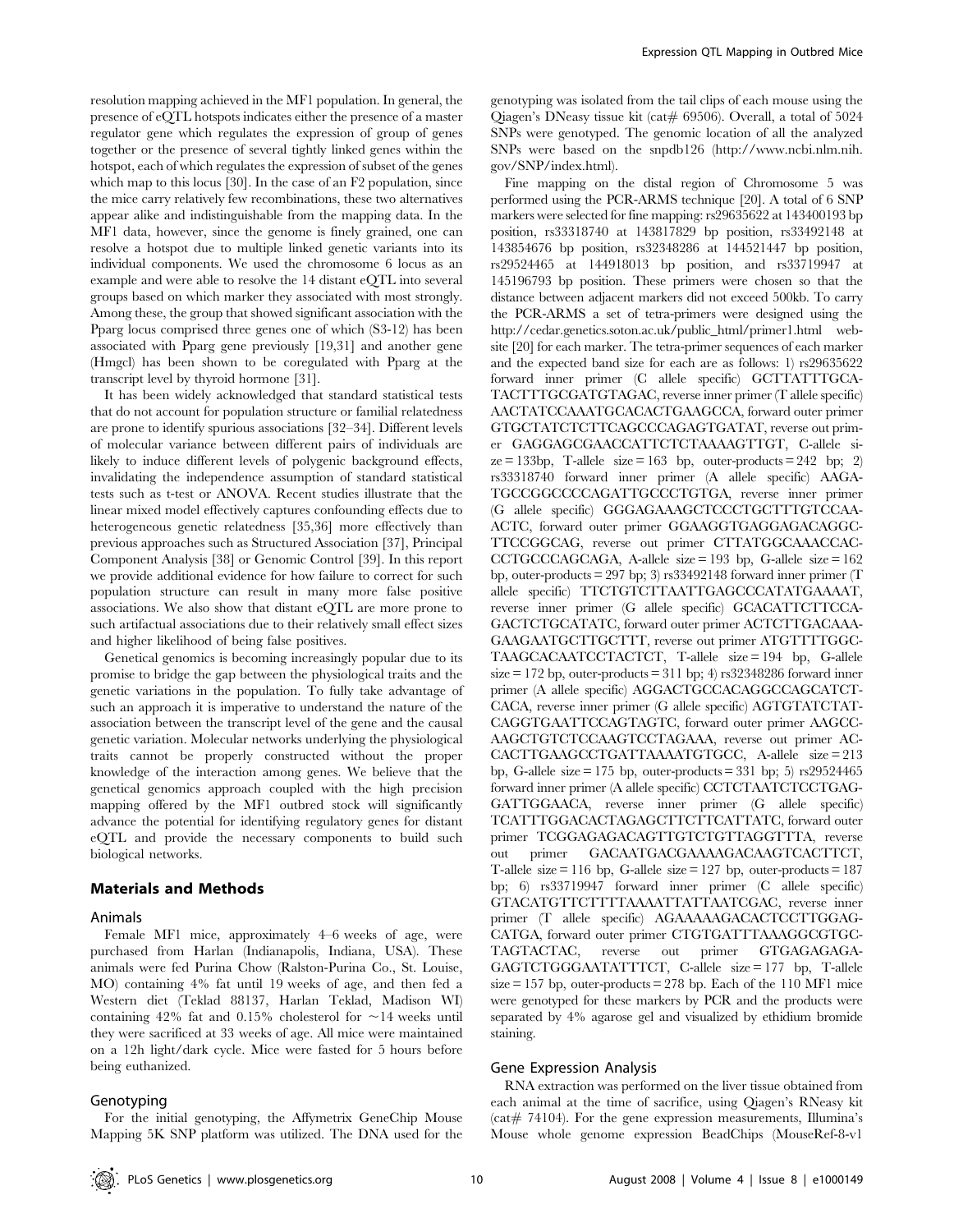Expression BeadChip) were used. All amplifications and hybridizations were performed according to Illumina's protocol by the Southern California Genome Consortium microarray core laboratory at UCLA. In brief, 100 ng of total RNA was first reverse transcribed to cDNA using Ambion cDNA synthesis kit AMIL1791 and then converted to cRNA and labeled with biotin. 800ng of biotinylated cRNA product is hybridized to prepared whole genome arrays and allowed to incubate overnight ( 16– 20 hrs) at 55 degrees C. Arrays were washed then stained with Cy3 labeled streptavadin. Excess stain wass removed by washing and the arrays were dried and scanned on an Illumina BeadScan con-focal laser scanner.

Data normalization was performed using the rank invariant method by the Bead Studio software. After normalization, all gene expression data were log2 transformed.

To filter genes, we selected probes which met two criteria; 1) the probes exhibited a reliable signal and 2) the probes contained no annotated SNP within their sequence. The former was determined according to the Illumina Bead Studio output. The detection value is equal to 1-probability that a signal level is due to nonspecific hybridization. This value can be interpreted as the probability of seeing a certain signal level without specific probe-target hybridization. For filtering we excluded any probe which had a detection value of lower than 0.95 in greater than eleven (10%) or more animals. To select against the bias in hybridization due to probe design, as described by Walter et al [40], we excluded any probe which in blast search had 100% sequence identity to more than one location of the genome or had at least one SNP within it. To determine this we aligned the genomic location of all the probes against the genomic location of  $\sim8$  million SNPs available on the Perlegen database (http://mouse.perlegen.com/mouse/ index.html). Any probe which contained a SNP which was polymorphic between the proposed ancestors of the MF1 mice (I,e. C57BL/6J, DBA/2J, C3H/HeJ, AKR/J, I/LnJ, BALB/cJ, RIII/ J, and A/J) was excluded. This filtering step resulted in the exclusion of 2160 probes. The remaining 10013 probes were used as the starting set for the whole genome association analysis. The gene expression data are deposited to the Gene Expression Omnibus (http://www.ncbi.nlm.nih.gov/geo/) at NCBI. These data are deposited under the accession number GSE10280.

# Linkage Disequilibrium (LD) and False Discovery Rate (FDR) Calculation

LD and FDR were calculated using R software algorithms. To compute the pair-wise LD between markers, we used the LD function in the Genetics package, which includes output of the chi square p-values for marker independence which we used to test for LD between markers on different chromosomes. For the FDR calculation we used the q-value package in R [41]. Due to the computational complexity associated with evaluating q-values for  $>$ 20 million p-values, we computed the FDRs by taking the average FDR for 100 samples each containing 5 million randomly selected p-values from the original 22,069,649 calculated p-values.

## Whole Genome Association and Population Substructure Correction

We first computed the genetic similarity matrix between the individual mice as the fraction of shared alleles (identity-by-state) for each pairs, and visualized it with heatmap R package. A complex multi-leveled population structure and genetic relatedness is observed in the genetic similarity matrix.

We applied the following variance component test to estimate the variance explained by genetic background and assess the statistical significance.

$$
H_0 : y = \mu + e
$$

$$
H_1\ :\ y\!=\!\mu\!+\!u\!+\!e
$$

where y is the vector of expression values of a gene, and  $\mu$  is mean, and e is random errors following an identical and independent normal distribution with  $Var(e) = \sigma_e^2 I$ . u is a vector of random variables accounting for the effect from genetic background. u follows a multivariate normal distribution with  $Var(u) = \sigma_g^2 K$ , where K is the genetic similarity matrix described above. The fraction of variance explained by genetic background is computed as previously suggested with  $tr(SKS)/(n-1+tr(SKS))$ , where  $S = I-I$ n, and J is a square matrix consisting of ones from the REML estimate of H1. The likelihood ratio test is performed by comparing the maximum likelihood of two hypotheses. The likelihood difference  $2*(l_1-l_0)$  asymptotically follows a 1:1 mixture of the chi-squared distribution with zero and one degree-offreedom [42]. The false discovery rate is estimated conservatively by setting  $\pi_0 = 1$  [41].

To account for population structure and genetic relatedness in association mapping, we applied the following standard linear mixed model as previously suggested [18,35,36].

$$
\mathbf{y} = \mu + \mathbf{x}\beta + \mathbf{u} + \mathbf{e}
$$

where y,  $\mu$ , u, and e are same as described above, and x is the genotype vector of a marker represented in additive model, and  $\beta$ is a marker effect. A standard F test was performed to test  $H_1$ : $\beta \neq 0$ against  $H_0: \beta = 0$  after estimating restricted maximum likelihood (REML) variance components as described [18,35,36]. We applied EMMA (Efficient Mixed Model Association) as a R implementation of linear mixed model. Since EMMA is orders of magnitude faster than other implementations commonly used, we were able to perform statistical analyses for all pairs of transcripts and genome wide markers in a few hours using a cluster of 50 processors.

#### Supporting Information

Figure S1 LD structure on Chromosome 2-20. The order of markers in each heat map follows the physical location of the marker along the chromosome with the most proximal at the bottom and the most distal marker on the top. The correspondence between color and  $r^2$  is shown in the insert.

Found at: doi:10.1371/journal.pgen.1000149.s001 (0.23 MB DOC)

Figure S2 Effect of familial structure on gene expression association. Panel (A) shows the inflation of false positives at a transcript represented by as the average log p values across all the markers (x-axis) and the correlation between a transcript and genetic relatedness (y-axis). Panel (B) shows this correspondence after correcting for genetic relatedness using a linear mixed model. Found at: doi:10.1371/journal.pgen.1000149.s002 (4.23 MB DOC)

Figure S3 Power Analysis. Figures A–E show the power expected for various various genetic backgrounds. A is for no genetic background effect, B is for genetic background effect of 0.1, C is for genetic background effect of 0.2, D is for genetic background effect of 0.4, and E is for genetic background effect of